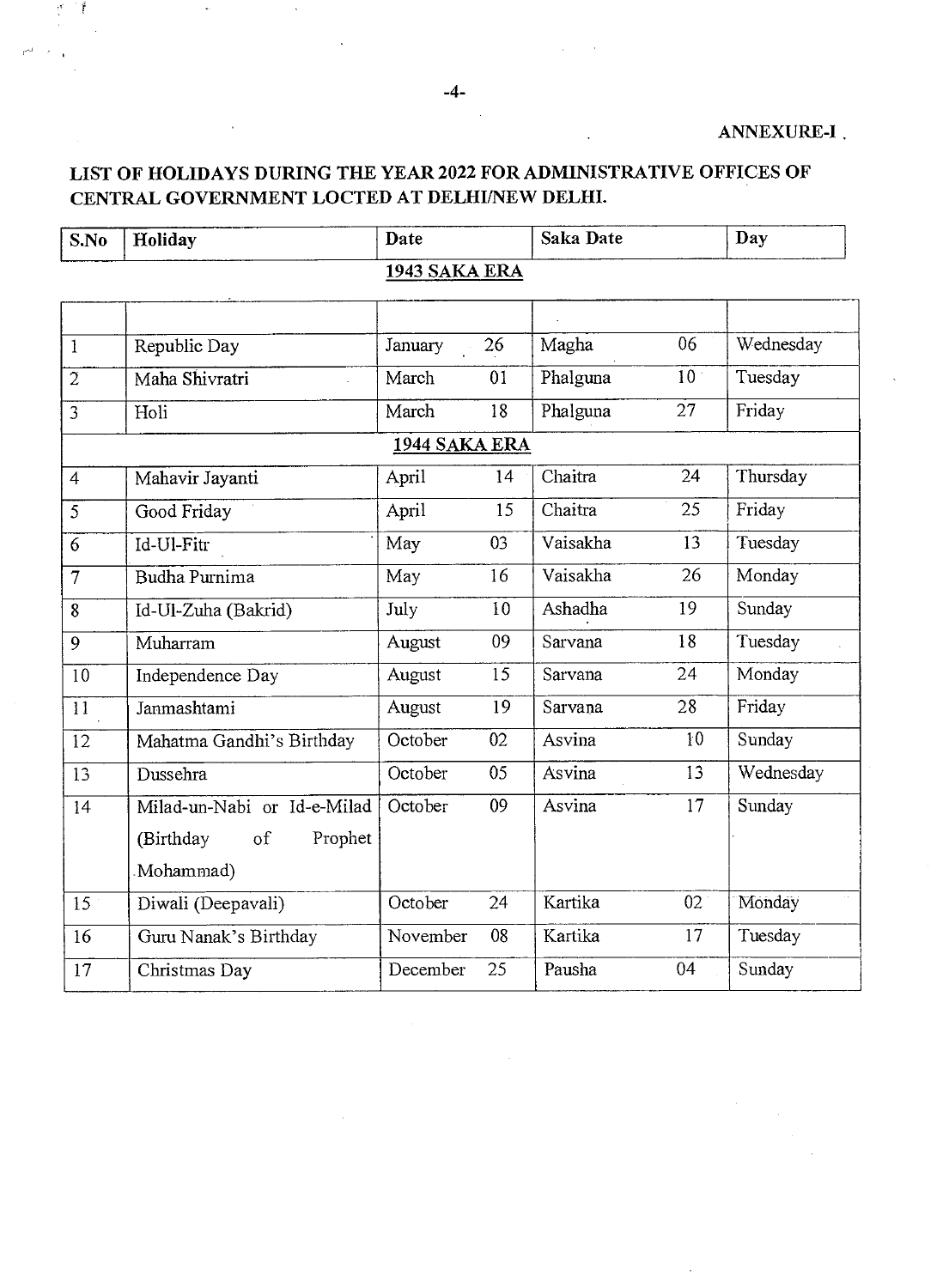#### ANNEXURE-II

## LIST OF RESTRICTED HOLIDAYS DURING THE YEAR 2022 FOR ADMINISTRATIVE OFFICES OF CENTRAL GOVERNMENT LOCATED AT DELHI / NEW DELHI

| S.No                 | Holiday                                  | Date          |    | Saka Date |    | Day       |  |
|----------------------|------------------------------------------|---------------|----|-----------|----|-----------|--|
| <b>SAKA ERA 1943</b> |                                          |               |    |           |    |           |  |
| $\mathbf{1}$         | New Year's Day                           | January       | 01 | Pausha    | 11 | Saturday  |  |
| $\overline{2}$       | Singh's<br>Gobind<br>Guru                | January       | 09 | Pausha    | 19 | Sunday    |  |
|                      | Birthday                                 |               |    |           |    |           |  |
| $\overline{3}$       | Lohri                                    | January       | 13 | Pausha    | 23 | Thursday  |  |
| $\overline{4}$       | Sankranti /<br>Magha<br>Makar            | January       | 14 | Pausha    | 24 | Friday    |  |
|                      | Bihu / Pongal                            |               |    |           |    |           |  |
| 5                    | Basant Panchami                          | February      | 05 | Magha     | 16 | Saturday  |  |
|                      | / Sri Panchami                           |               |    |           |    |           |  |
| 6                    | Hazarat Ali's Birthday                   | February      | 15 | Magha     | 26 | Tuesday   |  |
| $\overline{7}$       | Guru Ravi Das's Birthday                 | February      | 16 | Magha     | 27 | Wednesday |  |
| 8                    | Shiva Ji Jayanti                         | February      | 19 | Magha     | 30 | Saturday  |  |
| 9                    | Swami Dayananda                          | February      | 26 | Phalguna  | 07 | Saturday  |  |
|                      | Saraswati Jayanti                        |               |    |           |    |           |  |
| 10                   | Holika Dahan                             | March         | 17 | Phalguna  | 26 | Thursday  |  |
| 11                   | Dolyatra                                 | March         | 18 | Phalguna  | 27 | Friday    |  |
|                      |                                          | Saka Era 1944 |    |           |    |           |  |
| 12                   | Gudi<br>Sukladi<br>Chaitra<br>$\sqrt{ }$ | April         | 02 | Chaitra   | 12 | Saturday  |  |
|                      | Padava/Ugadi/Cheti Chand                 |               |    |           |    |           |  |
| 13                   | Ram Navami                               | April         | 10 | Chaitra   | 20 | Sunday    |  |
| 14                   | Vaisakhi / Vishu / Meshadi               | April         | 14 | Chaitra   | 24 | Thursday  |  |
| 15                   | (Bengal)/Bahag<br>Vaisakhadi             | April         | 15 | Chaitra   | 25 | Friday    |  |
|                      | Bihu (Assam)                             |               |    |           |    |           |  |
| 16                   | Easter Sunday                            | April         | 17 | Chaitra   | 27 | Sunday    |  |
| 17                   | Jamat-Ul-Vida                            | April         | 29 | Vaisakha  | 09 | Friday    |  |
| 18                   | Guru Rabindranath's Birthday             | May           | 09 | Vaisakha  | 19 | Monday    |  |
| 19                   | Rath Yatra                               | July          | 01 | Ashadha   | 10 | Friday    |  |
| 20 <sub>2</sub>      | Raksha Bandhan                           | August        | 11 | Sravana   | 20 | Thursday  |  |
| 21                   | Parsi New Year's Day/Nauraj              | August        | 16 | Sravana   | 25 | Tuesday   |  |
| 22                   | Janmashtami (Smarta)                     | August        | 18 | Sravana   | 27 | Thursday  |  |
| 23                   | Vinayaka Chaturthi / Ganesh              | August        | 31 | Bhadra    | 09 | Wednesday |  |
|                      | Chaturthi                                |               |    |           |    |           |  |
|                      |                                          |               |    |           |    |           |  |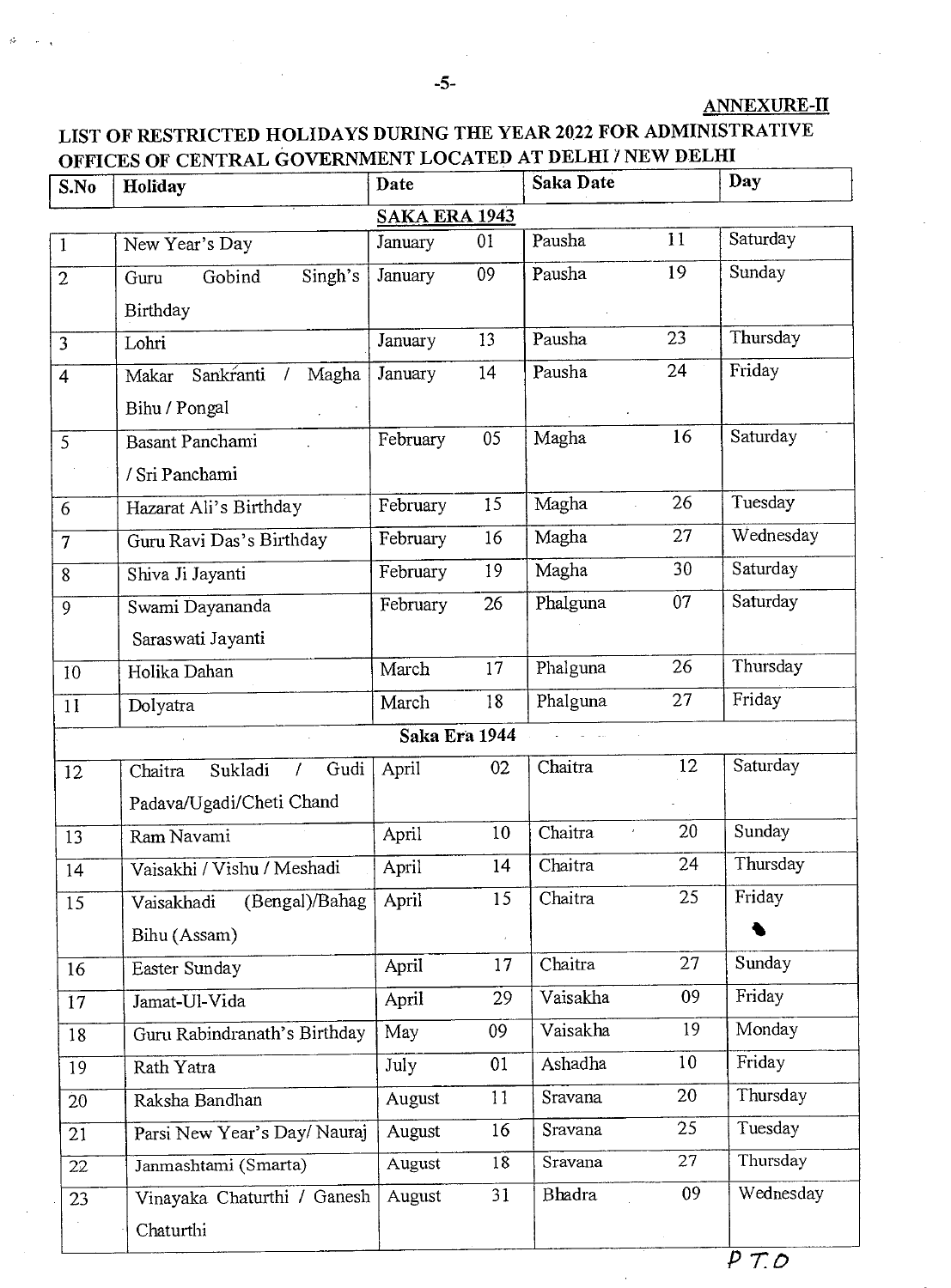| 24              | Onam or Thiru Onam Day                    | September | 08 | <b>Bhadra</b> | 17 | Thursday  |
|-----------------|-------------------------------------------|-----------|----|---------------|----|-----------|
| 25              | Dussehra (Saptami)                        | October   | 02 | Asvina        | 10 | Sunday    |
| 26              | Dussehra (Mahashtami)                     | October   | 03 | Asvina        | 11 | Monday    |
| 27              | Dussehra (Mahanavmi)                      | October   | 04 | Asvina        | 12 | Tuesday   |
| 28              | Maharishi Valmiki's Birthday              | October   | 09 | Asvina        | 17 | Sunday    |
| 29              | Chaturthi<br>(Karwa<br>Karaka             | October   | 13 | Asvina        | 21 | Thursday  |
|                 | Chowth)                                   |           |    |               |    |           |
| 30              | Naraka Chaturdasi                         | October   | 24 | Kartika       | 02 | Monday    |
| 31              | Govardhan Puja                            | October   | 25 | Kartika       | 03 | Tuesday   |
| 32              | Bhai Duj                                  | October   | 26 | Kartika       | 04 | Wednesday |
| 33 <sup>°</sup> | Shashthi<br>Patihar<br>Surya<br><b>or</b> | October   | 30 | Kartika       | 08 | Sunday    |
|                 | Shashthi (Chhat Puja)                     |           |    |               |    |           |
| 34              | Teg<br>Bahadur's<br>Guru                  | November  | 24 | Agrahayana    | 03 | Thursday  |
|                 | Martyrdom Day                             |           |    |               |    |           |
| 35              | Christmas Eve                             | December  | 24 | Pausha        | 03 | Saturday  |
| 36              | Gobind<br>Singh's<br>Guru                 | December  | 29 | Pausha        | 08 | Thursday  |
|                 | <b>Birthday</b>                           |           |    |               |    |           |
|                 |                                           |           |    |               |    |           |

#### ALL INDIA INSTITUTE OF MEDICAL SCIENCES ANSARI NAGAR, NEW DELHI

No.F.13-1/2006-Genl. Dated: 2 0 SEP 7021

A copy of Govt. of India list of holidays/Restricted Holidays to be observed during the year 2022 is forwarded to all Departments/Centres/Section/Units for information.

 $20$ 

(UTTAM CHAND) Administrative Officer (G)

#### Distribution:

- 1. All Departments.Centres/Sections/Units.
- 2. Chiefs of Dr. RPC/Dr. BRAIRCH/CNC/CTC/CDER/JPNA Trauma Centre.
- 3. MS Office with spare 20 copies.
- 4. Engineering Service Department/Hostel Section/Patent Cell/DAC/Rural Health Centre, Ballabhgarh.
- 5. PS to Director/DDA/Dean/Dean (Research)
- 6. PS to MS, Sr. FA, DS, SE, CPO, CAO and FA
- 7. Computer Facility, AIIMS to upload on Institute website by scanning in the Head-Holidays.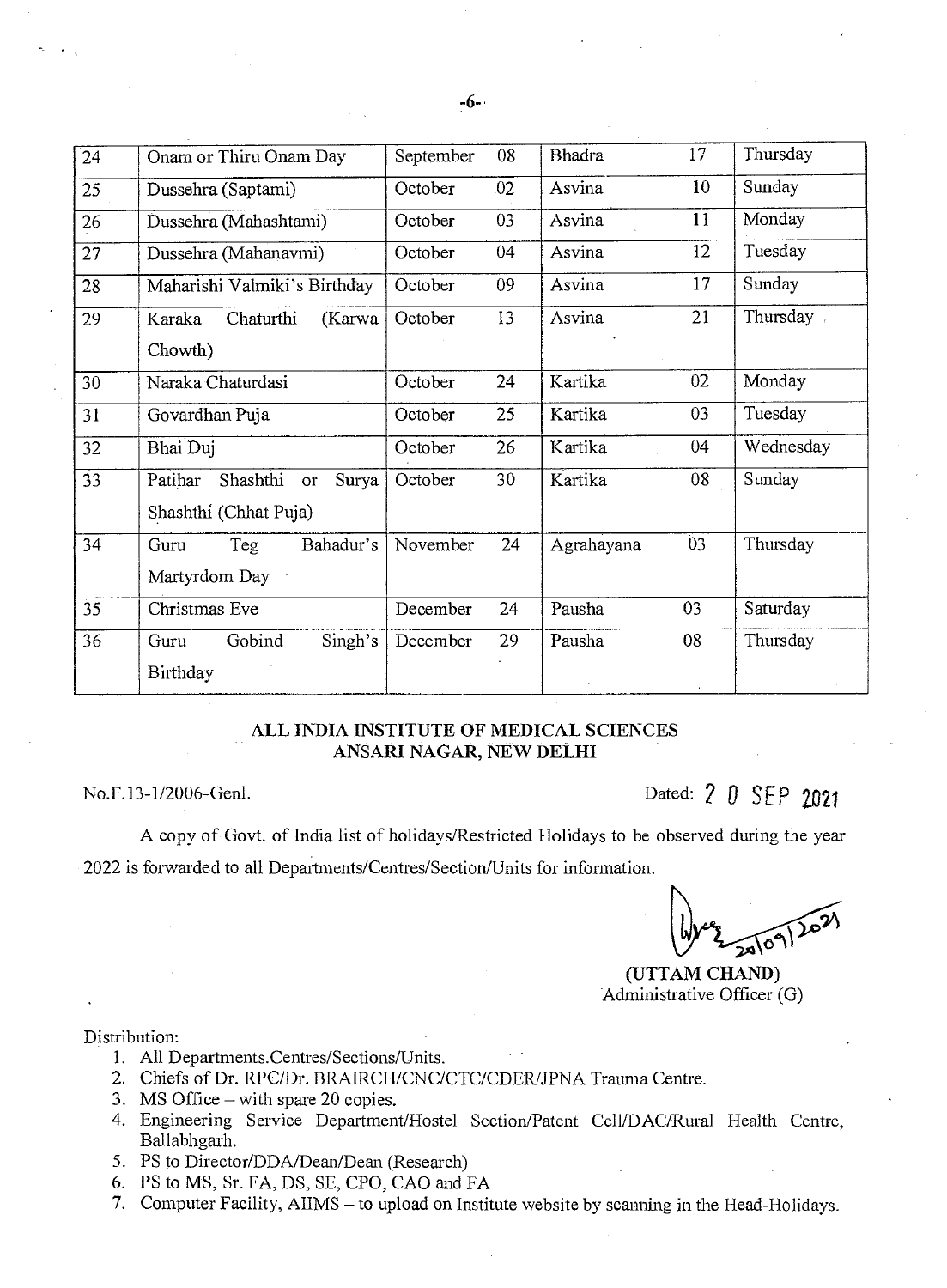ċ

वर्ष 2022 के दौरान केन्द्र सरकार के दिल्ली/नई दिल्ली स्थित प्रशासनिक कार्यालयों में घोषित छुट्टियों की सूची

 $\ell$ <sup>-</sup>

| क्र.सं.       | छुट्टी                        | तारीख       |          | शक संवत् की तारीख | दिन      |  |  |  |  |
|---------------|-------------------------------|-------------|----------|-------------------|----------|--|--|--|--|
| शक संवत् 1940 |                               |             |          |                   |          |  |  |  |  |
| $\mathbf{1}$  | गणतंत्र दिवस                  | 26 जनवरी    | माघ      | 06                | बुधवार   |  |  |  |  |
| 2.            | महा शिवरात्रि                 | 01 मार्च    | फाल्गुन  | 10                | मंगलवार  |  |  |  |  |
| 3.            | होली                          | 18 मार्च    | फाल्गुन  | 27                | शुक्रवार |  |  |  |  |
|               | शक संवत् 1944                 |             |          |                   |          |  |  |  |  |
| 4.            | महावीर जयंती                  | 14 अप्रैल   | चैत्र    | 24                | वीरवार   |  |  |  |  |
| 5.            | गुड फ्राइडे                   | 15 अप्रैल   | चैत्र    | 25 <sub>1</sub>   | शुक्रवार |  |  |  |  |
| 6.            | ईद-उल-फितर                    | $03$ मई     | बैसाख    | 13                | मंगलवार  |  |  |  |  |
| 7.            | बुद्ध पुर्णिमा                | 16 मई       | बैसाख    | 26                | सोमवार   |  |  |  |  |
| 8.            | ईद-उल-जुहा (बकरीद)            | 10 जुलाई    | आषाढ़    | 19                | रविवार   |  |  |  |  |
| 9.            | मुहर्रम                       | 09 अगस्त    | श्रावण   | 18                | मंगलवार  |  |  |  |  |
| 10.           | स्वतंत्रता दिवस               | 15 अगस्त    | श्रावण   | 24                | सोमवार   |  |  |  |  |
| 11.           | जन्माष्टमी                    | 19 अगस्त    | श्रावण   | 28                | शुक्रवार |  |  |  |  |
| 12.           | महात्मा गांधी जन्मदिवस        | 02 अक्तूबर  | आश्विन   | 10                | रविवार   |  |  |  |  |
| 13.           | दशहरा                         | 05 अक्तूबर  | आश्विन - | 13                | बुधवार   |  |  |  |  |
| 14.           | मिलाद-उन-नबी अथवा ईद-ए-मिलाद  | 09 अक्तूबर  | आश्विन   | 17                | रविवार   |  |  |  |  |
|               | (पैगम्बर मोहम्मद साहब का जन्म |             |          |                   |          |  |  |  |  |
|               | दिवस)                         |             |          |                   |          |  |  |  |  |
| 15.           | दीवाली (दीपावली)              | 24 अक्तूबर, | कार्तिक  | 02                | सोमवार   |  |  |  |  |
| 16.           | गुरू नानक जन्मदिवस            | 08 नवम्बर   | कार्तिक  | 17 <sub>2</sub>   | मंगलवार  |  |  |  |  |
| 17.           | क्रिसमस दिवस                  | 25 दिसम्बर  | पौष      | 04                | रविवार   |  |  |  |  |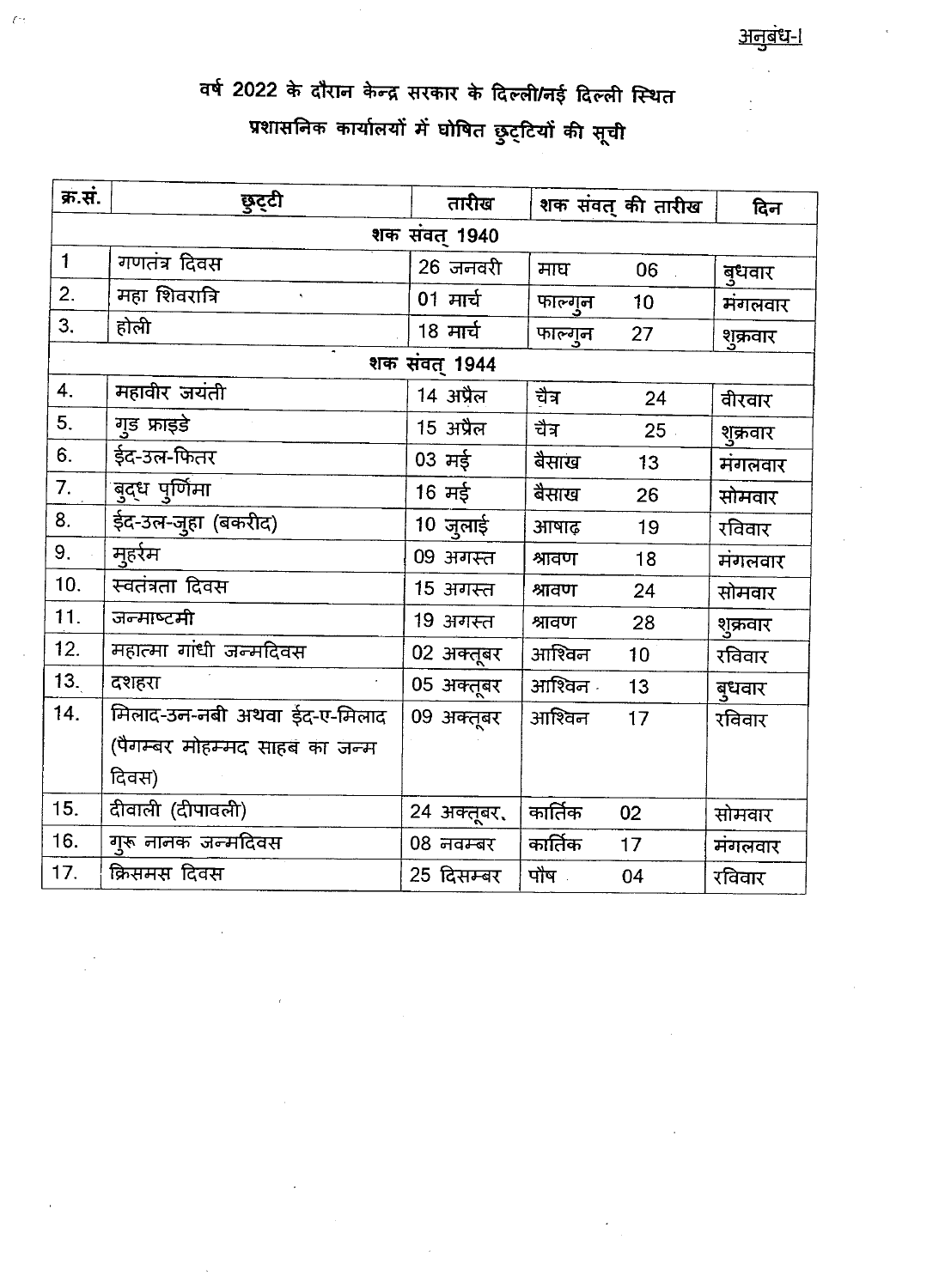# वर्ष 2022 के दौरान केन्द्र सरकार के दिल्ली/नई दिल्ली स्थित प्रशासनिक कार्यालयों में घोषित वैकल्पिक छुट्टियों की सूची

 $\frac{1}{2} \sum_{i=1}^n \frac{1}{2} \sum_{j=1}^n \frac{1}{2} \sum_{j=1}^n \frac{1}{2} \sum_{j=1}^n \frac{1}{2} \sum_{j=1}^n \frac{1}{2} \sum_{j=1}^n \frac{1}{2} \sum_{j=1}^n \frac{1}{2} \sum_{j=1}^n \frac{1}{2} \sum_{j=1}^n \frac{1}{2} \sum_{j=1}^n \frac{1}{2} \sum_{j=1}^n \frac{1}{2} \sum_{j=1}^n \frac{1}{2} \sum_{j=1}^n \frac{1}{2} \sum_{j=$ 

 $\mathcal{L}_{\rm{B}}$ 

| क्र.सं.       | छुट्टी                                | तारीख         | शक संवत् की तारीख         | दिन      |  |  |
|---------------|---------------------------------------|---------------|---------------------------|----------|--|--|
| शक संवत् 1943 |                                       |               |                           |          |  |  |
|               |                                       |               |                           |          |  |  |
| 1.            | नव वर्ष दिवस                          | 01 जनवरी      | पौष<br>11                 | शनिवार   |  |  |
| 2.            | गुरू गोबिन्द सिंह जन्म दिवस           | 09 जनवरी      | पौष<br>19                 | रविवार   |  |  |
| 3.            | लोहड़ी                                | 13 जनवरी      | पौष<br>23                 | वीरवार   |  |  |
| 4.            | मकर संक्रान्ति/माघ बिह्/ पोंगल        | 14 जनवरी      | पोष<br>24                 | शुक्रवार |  |  |
| 5.            | बसंत पंचमी/श्री पंचमी                 | 05 फरवरी      | 16<br>माघ                 | शनिवार   |  |  |
| 6.            | हजरत अली का जन्मदिन                   | 15 फरवरी      | 26<br>माघ                 | मंगलवार  |  |  |
| 7.            | गुरू रविदास जन्म दिवस                 | 16 फरवरी      | 27<br>माघ                 | बुधवार   |  |  |
| 8.            | शिवाजी जयंती                          | 19 फरवरी      | 30<br>माघ                 | शनिवार   |  |  |
| 9.            | स्वामी दयानंद सरस्वती जयंती           | 26 फरवरी      | 07<br>फाल्गुन             | शनिवार   |  |  |
| 10.           | होलिका दहन                            | 17 मार्च      | 26<br>फाल्गुन             | वीरवार   |  |  |
| 11.           | दोलयात्रा                             | 18 मार्च      | 27<br>फाल्गुन             | शुक्रवार |  |  |
|               |                                       | शक संवत् 1944 |                           |          |  |  |
| 12.           | चैत्र शुक्लादि/गुडी पड़वा/उगाड़ी/चेती | 02 अप्रैल     | चैत्र<br>12               | शनिवार   |  |  |
|               | चांद                                  |               |                           |          |  |  |
| 13.           | राम नवमी                              | 10 अप्रैल     | चैत्र<br>20               | रविवार   |  |  |
| 14.           | वैसाखी/विश्/मसादि                     | 14 अप्रैल     | चैत्र<br>24               | वीरवार   |  |  |
| 15.           | वैशाखादि (बंगाल)/बहाग बिहू (असम)      | 15 अप्रैल     | चैत्र<br>25               | शुक्रवार |  |  |
| 16.           | ईस्टर रविवार                          | 17 अप्रैल     | चैत्र<br>27               | रविवार   |  |  |
| 17.           | जमात-उल-विदा                          | 29 अप्रैल     | बैसाख<br>09               | शुक्रवार |  |  |
| 18.           | गुरू रबीन्द्रनाथ जयंती                | 09 मई         | बैसाख<br>19               | सोमवार   |  |  |
| 19.           | रथ यात्रा                             | 01 जुलाई      | 10<br>आषाढ़               | शुक्रवार |  |  |
| 20.           | रक्षा बंधन                            | 11 अगस्त      | $\overline{20}$<br>श्रावण | वीरवार   |  |  |
| 21.           | पारसी नव वर्ष/नौरोज                   | 16 अगस्त      | 25<br>श्रावण              | मंगलवार  |  |  |
| 22.           | जन्माष्टमी । स्मार्तज                 | 18 अगस्त      | 27<br>श्रावण              | वीरवार   |  |  |
| 23.           | विनायक चत्थीं/गणेश चत्थीं             | 31 अगस्त      | 09<br>भाद्र               | बुधवार   |  |  |
| 24.           | ओणम एवं थिरू ओणम दिवस                 | 08 सितंबर     | 17<br>भाद्र               | वीरवार   |  |  |
| 25.           | दशहरा (सप्तमी)                        | 02 अक्तूबर    | आश्विन<br>10              | रविवार   |  |  |
| 26.           | दशहरा (महाअष्टमी)                     | 03 अक्तूबर    | आश्विन<br>11              | सोमवार   |  |  |
| 27.           | दशहरा (महानवमी)                       | 04 अक्तूबर    | आश्विन<br>12              | मंगलवार  |  |  |

 $E.7.3$